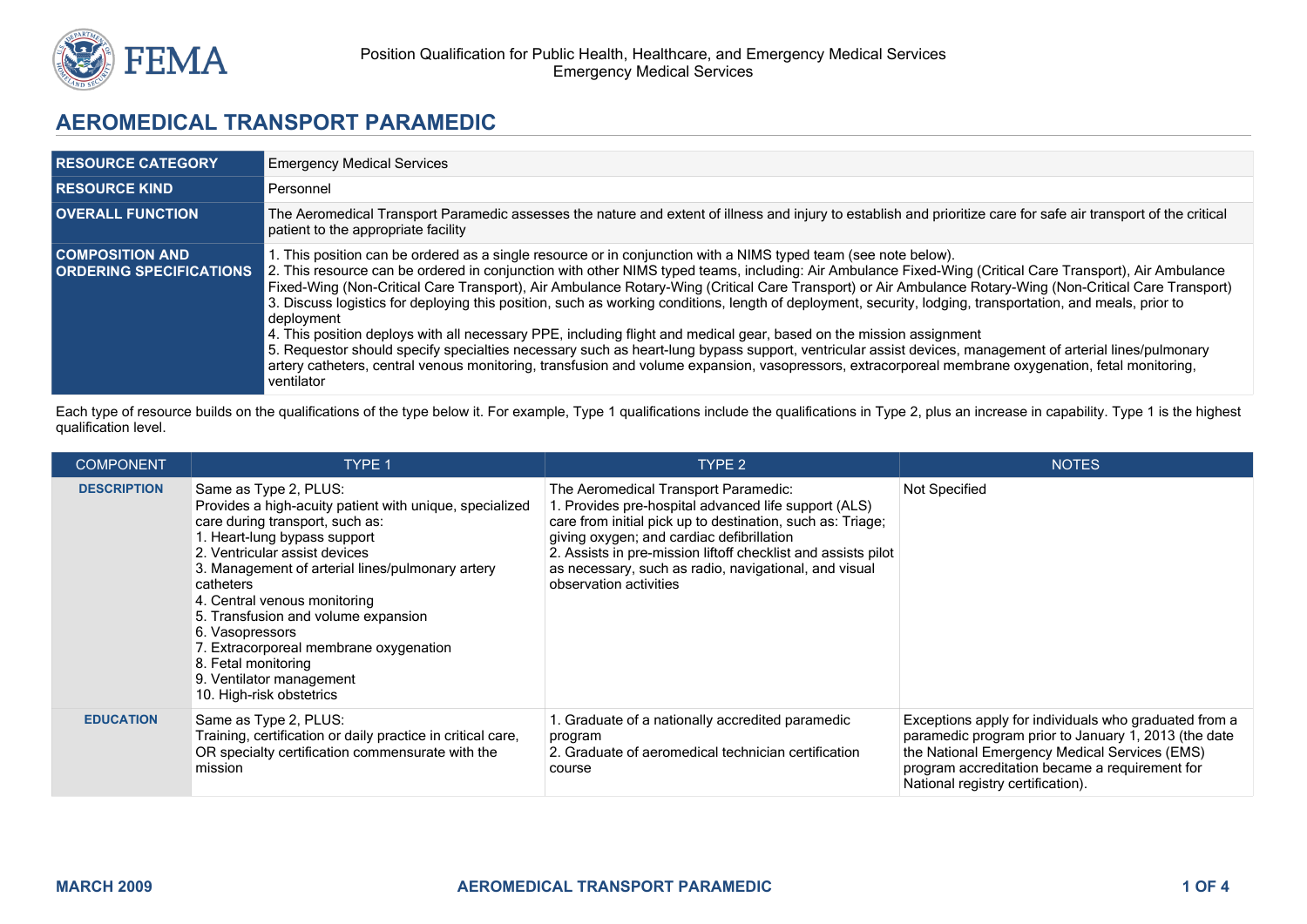

#### Position Qualification for Public Health, Healthcare, and Emergency Medical Services Emergency Medical Services

| <b>COMPONENT</b>                          | TYPE 1                                                                   | TYPE <sub>2</sub>                                                                                                                                                                                                                                                                                                                                                                                                                                                                                                                                                                                                                                                                                                                     | <b>NOTES</b>                                                                                                                                                                                                                                                                                                                                                                                             |
|-------------------------------------------|--------------------------------------------------------------------------|---------------------------------------------------------------------------------------------------------------------------------------------------------------------------------------------------------------------------------------------------------------------------------------------------------------------------------------------------------------------------------------------------------------------------------------------------------------------------------------------------------------------------------------------------------------------------------------------------------------------------------------------------------------------------------------------------------------------------------------|----------------------------------------------------------------------------------------------------------------------------------------------------------------------------------------------------------------------------------------------------------------------------------------------------------------------------------------------------------------------------------------------------------|
| <b>TRAINING</b>                           | Same as Type 2                                                           | Completion of the following:<br>1. IS-100: Introduction to the Incident Command<br>System ICS-100<br>2. IS-200: Basic Incident Command System for Initial<br>Response, ICS-200<br>3. IS-700: National Incident Management System, An<br>Introduction<br>4. IS-800: National Response Framework, An<br>Introduction<br>5. Air Medical Resource Management or equivalent<br>6. Training in accordance with Occupational Safety and<br>Health Administration (OSHA) 29 Code of Federal<br>Regulations (CFR) Part 1910.120: Hazardous Materials<br>Awareness<br>7. Training in accordance with OSHA 29 CFR Part<br>1910.134: Respiratory Protection<br>8. Training in accordance with OSHA 29 CFR Part<br>1910.1030: Bloodborne Pathogens | Identified equivalent trainings should meet or exceed<br>course learning objectives.                                                                                                                                                                                                                                                                                                                     |
| <b>EXPERIENCE</b>                         | Same as Type 2, PLUS:<br>Two years of critical care paramedic experience | Knowledge, Skills, and Abilities:<br>1. Knowledge of state and local scope of practice<br>parameters and skill sets<br>2. Knowledge of the management and care of patients<br>involved in a Mass Casualty Incident (MCI)<br>3. Knowledge of crew resource management<br>Experience:<br>One year of flight paramedic experience                                                                                                                                                                                                                                                                                                                                                                                                        | Not Specified                                                                                                                                                                                                                                                                                                                                                                                            |
| <b>PHYSICAL/MEDICAL</b><br><b>FITNESS</b> | Same as Type 2                                                           | 1. Moderate<br>2. Maintains immunizations in accordance with the U.S.<br>Department of Health and Human Services Centers for<br>Disease Control and Prevention's immunization<br>recommendations for emergency responders<br>3. Ability to work wearing appropriate personal<br>protective equipment (PPE)                                                                                                                                                                                                                                                                                                                                                                                                                            | 1. This position may work near moving mechanical<br>parts of an aircraft and face exposure to airborne<br>particles including fumes, chemical hazards, and<br>vibrations/turbulence. PPE is mission-specific and will<br>depend on the patient and patient condition.<br>2. NIMS Guideline for the National Qualification System<br>(NQS) defines Physical/Medical Fitness levels for NIMS<br>positions. |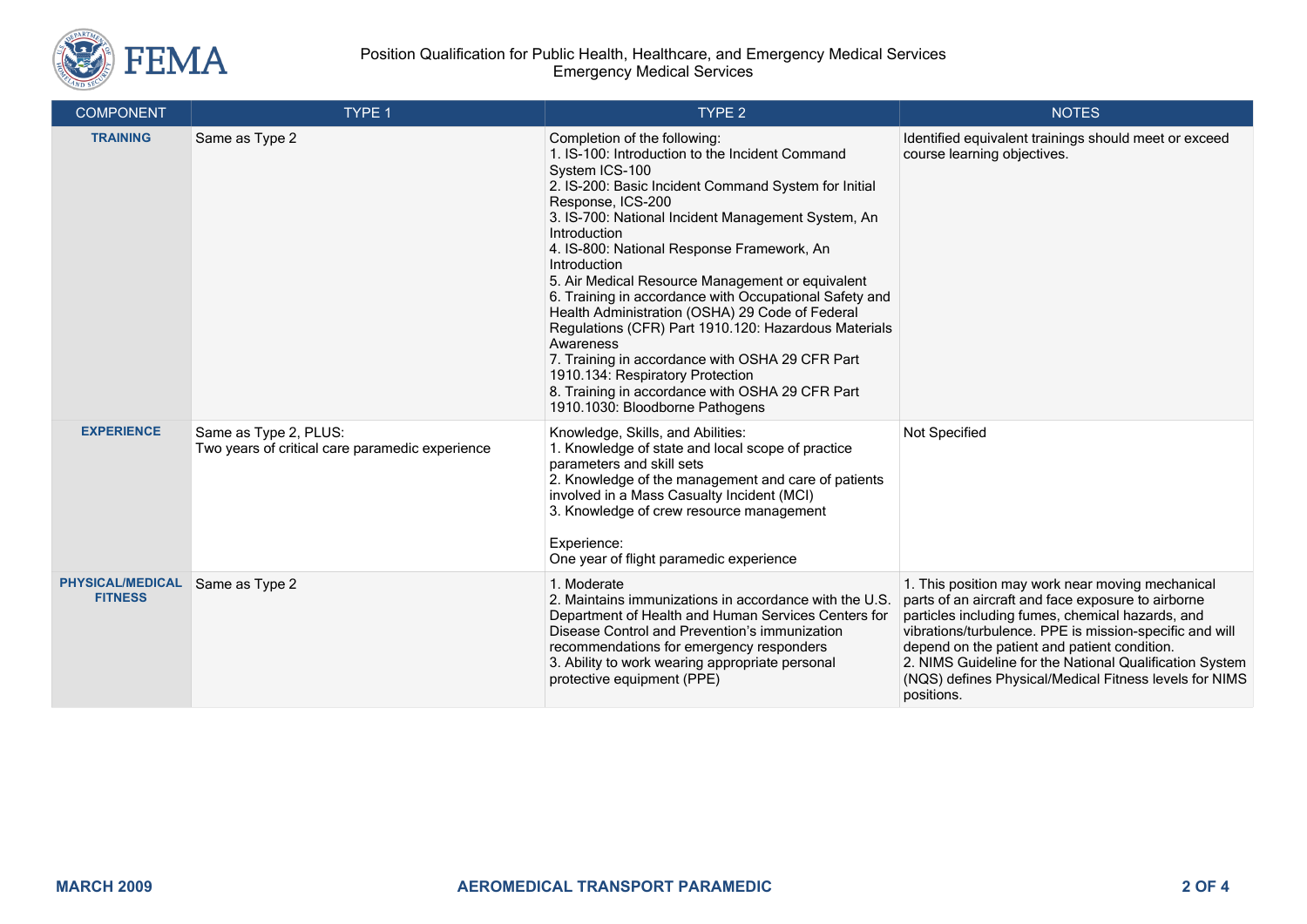

#### Position Qualification for Public Health, Healthcare, and Emergency Medical Services Emergency Medical Services

| <b>COMPONENT</b>                             | <b>TYPE 1</b>                                                  | TYPE 2                                                                                                                                                                                                                                                                                                                                                                                                                                     | <b>NOTES</b>                                                                                                                                                                                                                                                            |
|----------------------------------------------|----------------------------------------------------------------|--------------------------------------------------------------------------------------------------------------------------------------------------------------------------------------------------------------------------------------------------------------------------------------------------------------------------------------------------------------------------------------------------------------------------------------------|-------------------------------------------------------------------------------------------------------------------------------------------------------------------------------------------------------------------------------------------------------------------------|
| <b>CURRENCY</b>                              | Same as Type 2                                                 | 1. Functions in this position during an operational<br>incident, planned event, exercise, drill, or simulation at<br>least once every two years<br>2. Active member of an EMS-providing entity,<br>organization, or agency<br>3. Active participation with an air medical transport<br>service<br>4. Immunizations up-to-date and commensurate with<br>mission assignment<br>5. Background checks as applicable law permits or<br>requires | Provider must carry out and use any background<br>checks as applicable law specifies. This may include a<br>background check completed within past 12 months;<br>sex-offender registry check; and a local, state, and a<br>local, state, and national criminal history. |
| <b>PROFESSIONAL AND</b><br><b>TECHNICAL</b>  | Active Critical Care Paramedic certification, or<br>equivalent | 1. State, District of Columbia, or US territory-granted<br>active status of legal authority to function as a                                                                                                                                                                                                                                                                                                                               | Critical Care certifications are not available in every<br>state.                                                                                                                                                                                                       |
| <b>LICENSES AND</b><br><b>CERTIFICATIONS</b> |                                                                | Paramedic without restriction<br>2. Flight Paramedic Certification (FP-C)                                                                                                                                                                                                                                                                                                                                                                  |                                                                                                                                                                                                                                                                         |